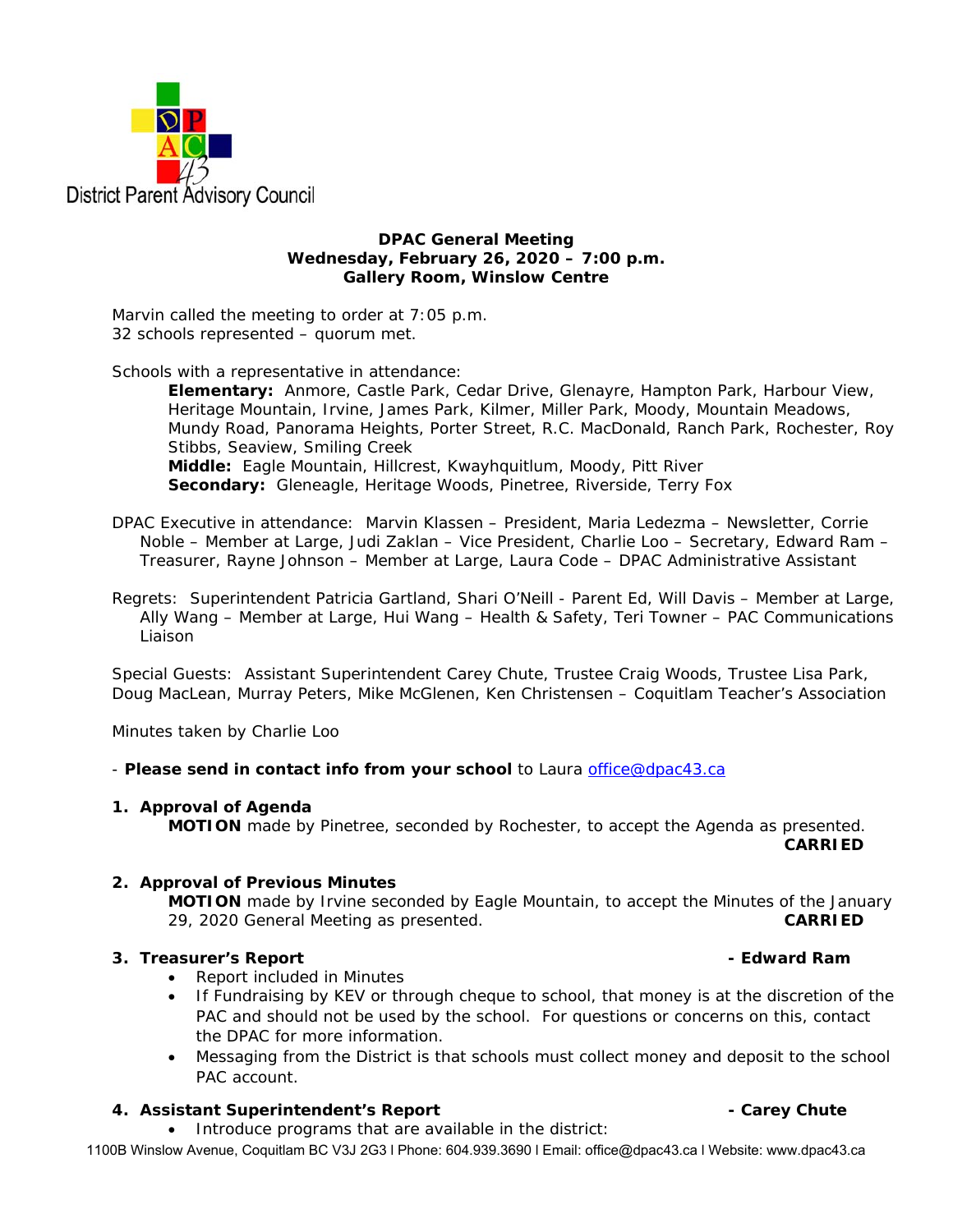- o Trades Overview Doug MacLean
- o Summer Learning Update Murray Peters
- o Continuing Ed Update Continuing Ed for Adults Mike McGlenen

# **Trades and Transitions (Doug MacLean):**

- ‐ Gave brief summary of the presentation that he normally delivers to grade 10 students
- ‐ Work Experience: in Area of interest, professional or trades
- ‐ Work in Trades: Can earn school credits for working in the trades
- ‐ Explore the Trades: Explore trades or trades Sampler (9 credits)
- ‐ TRAIN in Trades: 1 2 semesters, earn level 1 cert., district pay tuition
	- Most have the ability to earn high school and post-secondary credits
- ‐ More information available at 43careers.com
- ‐ Students entering the program meet with Doug, gets interview and is placed in an appropriate program.
- ‐ Videos available on the SD43 website, also Doug's contact info if questions

# **Summer Learning (Murray Peters):**

- ‐ Anticipate enrolling 7000 students this summer
- $K 12$
- ‐ Operate in 14 different school sites
- Secondary offers 3 week non-credit and 6 weeks for credit courses
- This summer is 5<sup>th</sup> year that they offer support for special needs
- ‐ Registration starts between April 21 (elementary) to May 5 (advanced credit).
	- Registration opens at 6:00 a.m. on each day
		- See Website
- ‐ Counsellors will be available for the first time
- ‐ Tuition free (funded by the Ministry of Education)
- ‐ 30 volunteers last year, adult and high school aged
- ‐ Coding classes fill up quickly, but never fill up at any given site (individual programs might fill up)
- ‐ Open to international students (they would pay a tuition as they do through the year)
- ‐ Summerlearningcoquitlam.ca

## **Continuing Education - Learning Innovations Network Coquitlam (LINC) (Mike McGlenen)**

- ‐ Offer different programs: High school credit, Business Careers/Job Skills, Literacy **Foundations** 
	- Biggest barrier to graduation is English Proficiency
- ‐ CE43.com for more information
- ‐ Mainly funded by the Ministry of Education
	- Not funded for business Careers/Job skills
	- Funded: English language learning opportunities and High school credit
	- Current Grad (just out of high school) can take high school courses through CE program.
- ‐ Continuing Education Celebrates 50 this year
- ‐ 55% provincial average goes to post-secondary directly after high school (includes Trade schools, colleges, University etc.)

- This is supported by various stakeholder groups, like DPAC, CTA, Principals etc.
- Prevalence model bad for elective courses etc.

1100B Winslow Avenue, Coquitlam BC V3J 2G3 l Phone: 604.939.3690 l Email: office@dpac43.ca l Website: www.dpac43.ca

## **5. Funding Model - Ken Christensen**